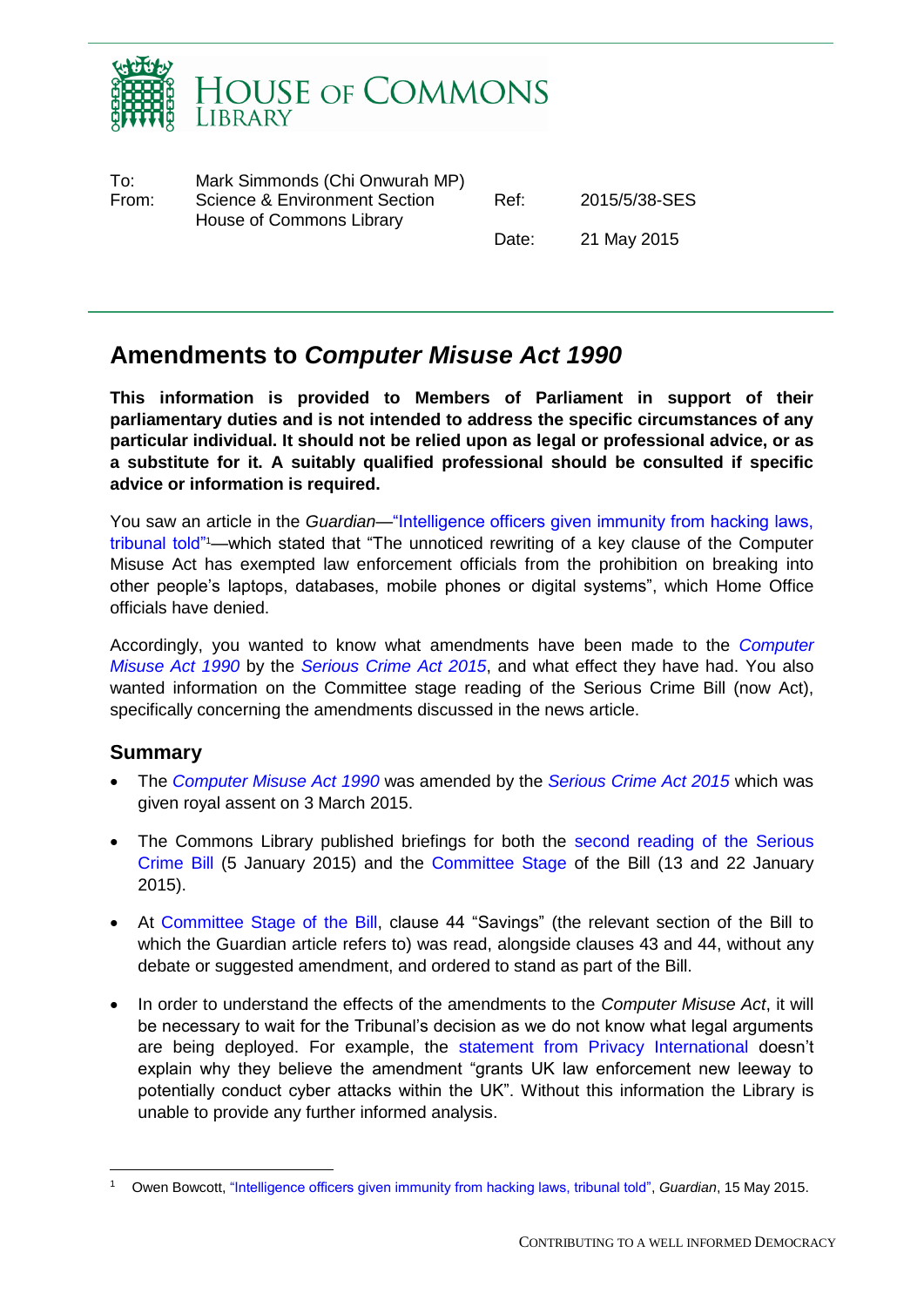## **Passage of the Serious Crime Bill [HL] 2014/15**

#### **Second Reading**

The Serious Crime Bill [HL] 2014-15 had its second reading in the Commons on 5 January 2015. The Commons Library published a background briefing paper for second reading of the [Serious Crime Bill on 18 December 2014:](http://researchbriefings.parliament.uk/ResearchBriefing/Summary/RP14-67)

**Part 2** of the Serious Crime Bill amends the *Computer Misuse Act 1990*. The Bill updates existing offences to ensure sentences for attacks on computer systems deemed to have damaged national security, human welfare, the economy or the environment reflect the damage they cause. It has been introduced following a review designed to ensure existing legislation, such as the *Computer Misuse Act 1990*, remains relevant and effective and transposes the EU Directive on attacks against information systems into UK law.

#### **Committee Stage**

Committee stage in the Commons took place between 13 and 22 January 2015. The [commons Library published a briefing which set out the debate at Committee stage.](http://researchbriefings.parliament.uk/ResearchBriefing/Summary/SN07101)

An examination of the relevant sections of the debate for the [Committee stage reading of the](http://www.publications.parliament.uk/pa/cm201415/cmpublic/seriouscrime/150113/pm/150113s01.htm)  [Bill](http://www.publications.parliament.uk/pa/cm201415/cmpublic/seriouscrime/150113/pm/150113s01.htm) identified that several new clauses were proposed in connection with Clauses 40, 41 and 42 of the Bill, but these were all either withdrawn or defeated in a vote.<sup>2</sup>

Clauses 43 to 45 were read and simply nodded through without any debate or suggested amendment, and ordered to stand as part of the Bill. Clause 44 "Savings" was the section of the Bill to which the Guardian article refers to.

#### **Amendments to the Computer Misuse Act 1990**

Reproduced, below is the section of the *[Computer Misuse Act 1990](http://www.google.co.uk/url?sa=t&rct=j&q=&esrc=s&source=web&cd=3&ved=0CDYQFjAC&url=http%3A%2F%2Fwww.legislation.gov.uk%2Fukpga%2F1990%2F18%2Fcontents&ei=R8ZdVamsNKWt7Aa2mYCACw&usg=AFQjCNFuuZIKGY2ZIys4QBb-uloUDUFcRQ&sig2=MJAeoFM65QRlnuqNjDQp6g&bvm=bv.93756505,d.ZGU)* (as amended by the *[Serious Crime Act 2015](http://www.legislation.gov.uk/ukpga/2015/9/part/2/enacted)*) highlighted in the *[Guardian](http://www.theguardian.com/uk-news/2015/may/15/intelligence-officers-have-immunity-from-hacking-laws-tribunal-told)* article mentioned above. The changes introduced by the *[Serious Crime Act 2015](http://www.legislation.gov.uk/ukpga/2015/9/part/2/enacted)* are highlighted in italicised [*square brackets*]:

#### **10. [***Savings***] 3 .**

[*Sections 1 to 3A have*] <sup>4</sup> effect without prejudice to the operation—

- (a) in England and Wales of any enactment relating to powers of inspection, search or seizure [*or of any other enactment by virtue of which the conduct in question is*  authorised or required<sup>[5</sup>; and
- (b) in Scotland of any enactment or rule of law relating to powers of examination, search or seizure [*or of any other enactment or rule of law by virtue of which the conduct in question is authorised or required*] 6 .

 $\overline{a}$ 

<sup>2</sup> [PBC Deb 13 January 2015](http://www.publications.parliament.uk/pa/cm201415/cmpublic/seriouscrime/150113/pm/150113s01.htm)

<sup>3</sup> Heading substituted by Serious Crime Act 2015 c. 9 Pt 2 s.44(2)(a) (May 3, 2015)

<sup>3</sup> Words inserted by Serious Crime Act 2015 c. 9 Pt 2 s.44(2)(b) (May 3, 2015)

<sup>3</sup> Words inserted by Serious Crime Act 2015 c. 9 Pt 2 s.44(2)(c) (May 3, 2015)

<sup>3</sup> Words substituted by Serious Crime Serious Crime Act 2015 c. 9 Sch.4 para.12 (May 3, 2015)

<sup>4</sup> Words substituted by Serious Crime Act 2015 c. 9 Pt 2 s.44(2)(a) (May 3, 2015)

<sup>5</sup> Words inserted by Serious Crime Act 2015 c. 9 Pt 2 s.44(2)(b) (May 3, 2015)

<sup>6</sup> Words inserted by Serious Crime Act 2015 c. 9 Pt 2 s.44(2)(c) (May 3, 2015)